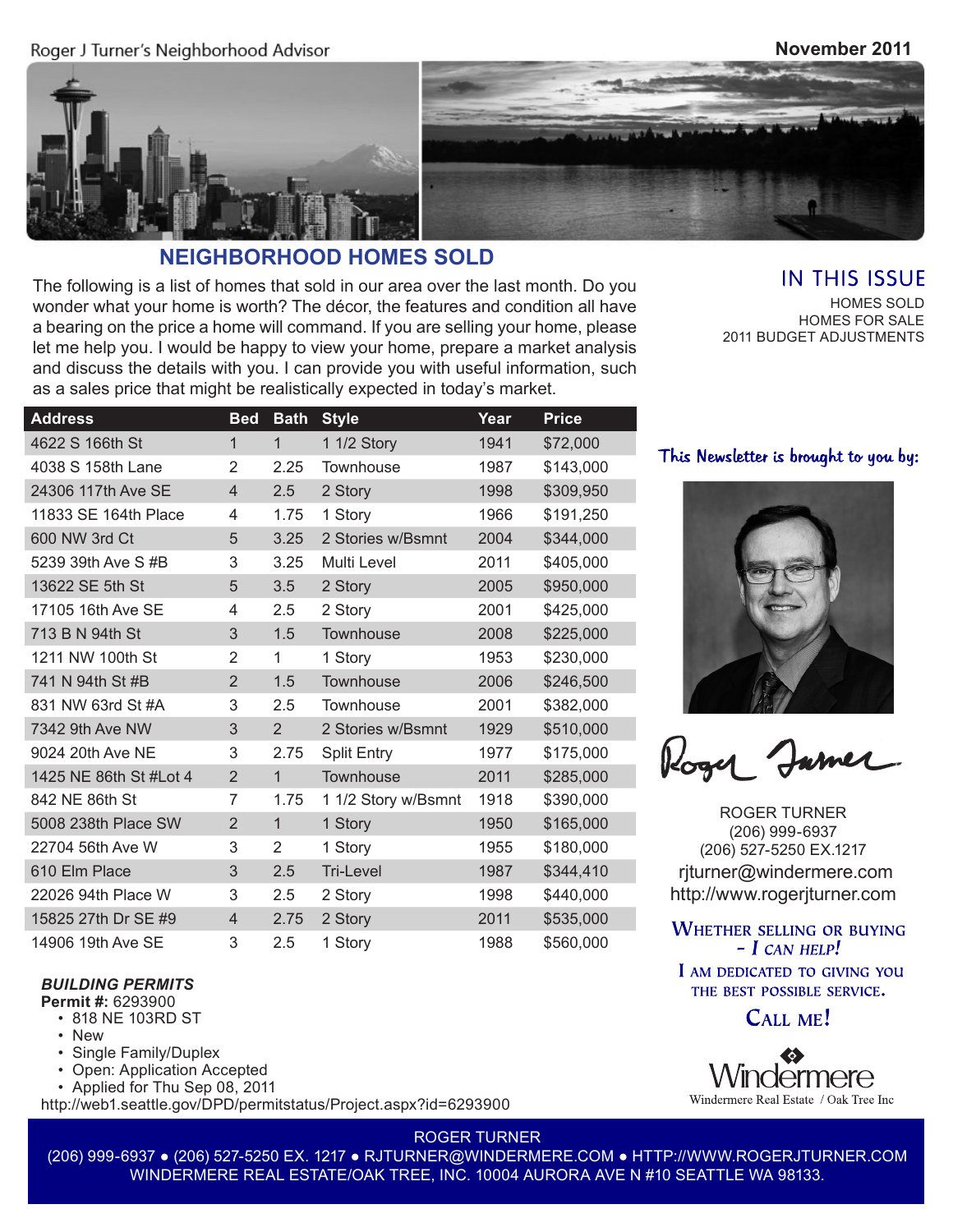# **SEATTLE EVENTS CALENDAR PNB'S NUTCRACKER NOV 25TH - DEC 27TH**

Pacific Northwest Ballet can proudly lay claim to the world's most recognized and celebrated production of Nutcracker, now in its 28th season. The brilliant result of close collaboration between PNB Founding Artistic Director and choreographer Kent Stowell and renowned children's book author and illustrator Maurice Sendak, PNB's Nutcracker premiered to national acclaim in December 1983. The following year saw the publication of "Nutcracker," a new edition of the original E.T.A. Hoffman story with illustrations by Sendak that remained on the New York Times Best Seller List for eight weeks. In 1986, a feature-length film of the Stowell-Sendak Nutcracker, directed by Carroll Ballard, was premiered in Seattle, released nationwide and, subsequently, on video. In addition to annual Seattle performances, PNB has performed Nutcracker in Vancouver, Portland and Minneapolis. For more information, visit us online: http://www.pnb.org

#### **COMMUNITY HANUKKAH CELEBRATION - DEC 18, STROUM JEWISH COMMUNITY CENTER, 3801 MERCER WAY**

Come celebrate the Festival of Lights during one of the largest community Hanukkah Celebrations in Seattle. Everyone is invited to join in the fun... which includes Arts and Crafts... you can even `make' Holiday Decorations. Festive Food and Music add to the cheer of this really fun Holiday Celebration. Hours are Sunday, Noon - 3 p.m..

#### **DESIGN ZONE PACIFIC SCIENCE CENTER OCT 1- JAN 2**

Design is everywhere we look and in everything we do, and math is behind it all. Behind every dance mix, there's a beat. Behind every thrill ride, there's velocity. Behind every half-pipe, there's a vert ramp. Design Zone uses hands-on activities to show how design concepts become real world experiences in the arts, entertainment, and extreme sports. Get behind the scenes and create your own dance beat, rollercoaster, skate park, video game and more.



## **MCGINN'S PROPOSED 2012 BUDGET PRE-SERVES DIRECT SERVICES INVESTS IN INFRASTRUCTURE, TRANSFORMS HOW THE CITY DOES BUSINESS TO SUPPORT CORE MISSIONS OF GOVERNMENT**

SEATTLE - Mayor Mike McGinn today presented his Proposed 2012 budget, which preserves direct services, transforms how the city does business and invests in infrastructure and the future. The mayor's proposed budget is grounded on the principles of shared prosperity, race and social justice, effective and open government, and public safety and health. The total proposed budget is \$4.2 billion, including the city's \$910 million General Fund.

"We are working to not just balance the budget, but to take concrete action on priorities: education, jobs, transit, public safety and protecting the most vulnerable," said McGinn. The mayor's proposed budget preserves direct services by reforming and reorganizing how the city provides services. "Our focus is on outcomes for the community, which leads us to come up with new models that reduce costs, and refocus our tax dollars where they are most effective," said McGinn.

## **THE MAYOR'S 2012 PROPOSED BUDGET:**

- Maintains the current firefighting strength and preserves companies assigned to neighborhood fire stations.
- Supports funding to allow the Seattle Police Department to continue meeting and exceeding the goals of the Neighborhood Policing Plan, and preserves funding for victim advocates and crime prevention coordinators.
- Maintains 2011 funding levels for Human Services contracts.
- Makes modest increases in the City's community granting programs and the low-income rental assistance program by consolidation administration.
- Preserves funding and 2011 hours of operation for the Seattle Central Library and all 26 branches, and preserves the Library's collection budget at the 2012 endorsed budget level.
- Retains lifeguards on city beaches, keeps all swimming pools open and maintains 2011 service levels for wading pools.
- Preserves investments in youth and job training programs.

The 2012 budget is the second year of the 2011-2012 biennium. Today's proposed budget is 1.3 percent (\$12 million) smaller than the 2012 budget endorsed by the City Council during last year's budget review. With a projected \$18 million General Fund shortfall in 2012, McGinn's budget captures savings by reforming how the city does business and proposes new ways to deliver services, including:

- Merging the Office of Housing and the Office of Economic Development - the merger aligns and integrates two functions critical to developing healthy communities, for a savings in management and administration of \$338,000 - of which \$210,000 will support direct housing programs for low-income renters.
- Changing the way community centers are staffed the city's 26 community centers will be managed in five geographic regions, offering varying levels of service in each area resulting in streamlined management and staffing, for a savings of \$784,000. Parks expects an additional \$446,000 in revenues based on new revenue-sharing agreements with the Associated Recreation Council, the nonprofit responsible for program-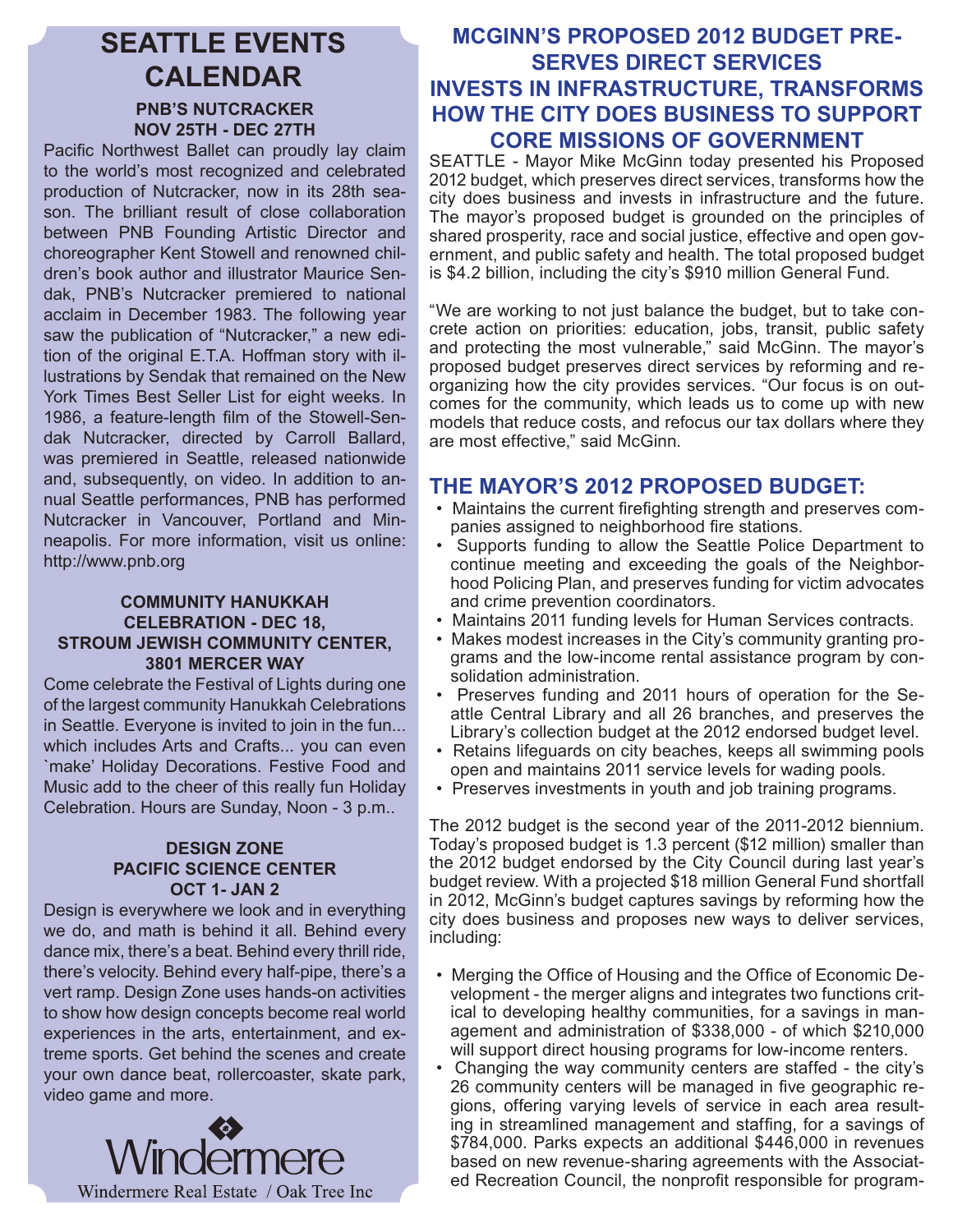ming at the community centers. The savings and additional revenue Families and Education Levy programs, the bring the total to \$1.23 million in relief to the General Fund.

- Consolidating the city's granting programs five city programs provide Plan and the city's On-Street Paid Parking community grants through five different departments; four of them will be consolidated in the Department of Neighborhoods, and the fifth will collaborate with DON, saving \$400,000 in administrative costs. A portion of the savings will be reinvested into the community grants.
- New long-term jail contract instead of facing the possibility of having to build its own jail, the city negotiated a long-term contract with the county to house misdemeanor inmates through 2030, for a savings of \$5.3 million in the 2012 budget. Lower jail population trends save an additional \$700,000.
- Working with Labor to reduce overtime costs In 2008, SDOT spent most of November reviewing the mayor's approximately \$155,000 on overtime for lane lines and crosswalk markings. For 2011, SDOT projections indicate it will spend approximately \$7,000, a 95 percent reduction in overtime use. SPU developed a 2011 budget for Water Utility overtime that is roughly 28 percent, or \$428,000, lower than 2010 actual expenses. Drainage and budget. Wastewater overtime is expected to be reduced by about \$330,000, or 21 percent, in 2011 as compared to 2010. Further reductions are anticipated in 2012.
- Consolidating Civil Service Commission and Public Safety Civil Service Commission Offices - The two commissions are each overseen by a three-person panel and supported by an administrative office, composed of an executive director and support staff. This budget proposes supporting both commissions with a single administrative office for a savings of more than \$50,000.

The proposed budget reduces the number of fulltime equivalent (FTE) positions by 155, and adds 43 new FTE positions, for a net reduction of 112 FTE positions. Of these, 19 FTEs, or 17 percent, are senior level positions (executives, managers and strategic advisors). Eighty-two FTE positions are currently filled and will result in layoffs, effective Jan. 3, 2012. Reduced hours will impact an additional 13 filled FTE positions. Mayor Mike McGinn has eliminated 110 management positions since he took office in January 2010.

With an eye to preserving the city's physical assets, this budget leverages future rent from tenants to fund renovations to Magnuson Park's Building 30, which houses Parks offices and a number of nonprofit tenants, including the very popular Friends of the Library semi-annual book sale. The budget also proposes taking advantage of a 2010 insurance settlement to fund \$1.9 million for new roofs at six city-owned buildings which house nonprofit service agencies in various neighborhoods around Seattle.

The mayor recognizes the importance of stabilizing the city's financial footing, even if it means making difficult short-term decisions. The city has a reputation for strong financial management, as reflected in its AAA bond rating. This top rating keeps the city's borrowing costs low, but the rating agencies have been taking a close look at the health of the city's reserves.

To better protect city services in the event of another unexpected downturn in revenues, this budget proposes enhancing and updating the policies governing the city's rainy day fund to reflect the new economic reality. Assuming the Council adopts these policies, the mayor proposes adding \$1.95 million to the rainy day fund in 2012 and approximately \$4 million in 2013.

This budget also looks at outcomes and lays a foundation for systematically assessing whether the city's investments are achieving the intended outcomes. Such outcome-based measures are already used with the

Police Department's Neighborhood Policing Program. Metrics from these programs were instrumental in setting priorities and aligning budget dollars for 2012.

The mayor's 2012 Proposed Budget will be available online this afternoon at www.seattle.gov/financedepartment.

The City Council will spend October and Proposed 2012 budget and capital improvement program (CIP). The budget and CIP must be adopted no later than Dec. 2. State law requires Seattle to adopt a balanced

## **WASHINGTON HOMES ARE MORE AFFORDABLE**

Washington homes are more affordable than they have been since the Washington Center for Real Estate Research started tracking the numbers in 1994, and they're likely to get even cheaper, the center said Wednesday.

The median price of an existing home was \$226,900 in Washington and \$348,300 in King County, down 7.6 percent and 7.2 percent, respectively, from a year earlier. The price fell 0.6 percent statewide and rose 1 percent in the county from the first quarter, without adjusting for seasonal variations.

Factoring in prices and interest rates, the typical household made a record 154.7 percent of the income needed to buy the median-price home statewide and a near-record 124 percent of the income needed in King County, the center reported. The typical firsttime buyer household made a record 85 percent of the income needed for a starter home in Washington and near-record 66.4 percent in King County.

| <b>SEATTLE SPORTS SCHEDULE</b>                             |                                            |                                                                       |  |  |  |  |  |  |
|------------------------------------------------------------|--------------------------------------------|-----------------------------------------------------------------------|--|--|--|--|--|--|
| <b>SEAHAWKS NFL HOME GAMES</b><br>http://www.seahawks.com/ |                                            |                                                                       |  |  |  |  |  |  |
| 11/27<br>12/01<br>12/12<br>12/24                           | $1:05$ PM<br>5:20PM<br>5:20PM<br>$1.15$ PM | <b>V.S. REDSKINS</b><br>V.S. EAGLES<br>V.S. RAMS<br><b>V.S. 49ERS</b> |  |  |  |  |  |  |
| <b>HUSKIES UW HOME GAMES</b><br>http://www.gohuskies.com/  |                                            |                                                                       |  |  |  |  |  |  |
| 11/05<br>11/26                                             | TRA<br>TRA                                 | V.S. OREGON<br>V.S. WASHINGTON STATE                                  |  |  |  |  |  |  |